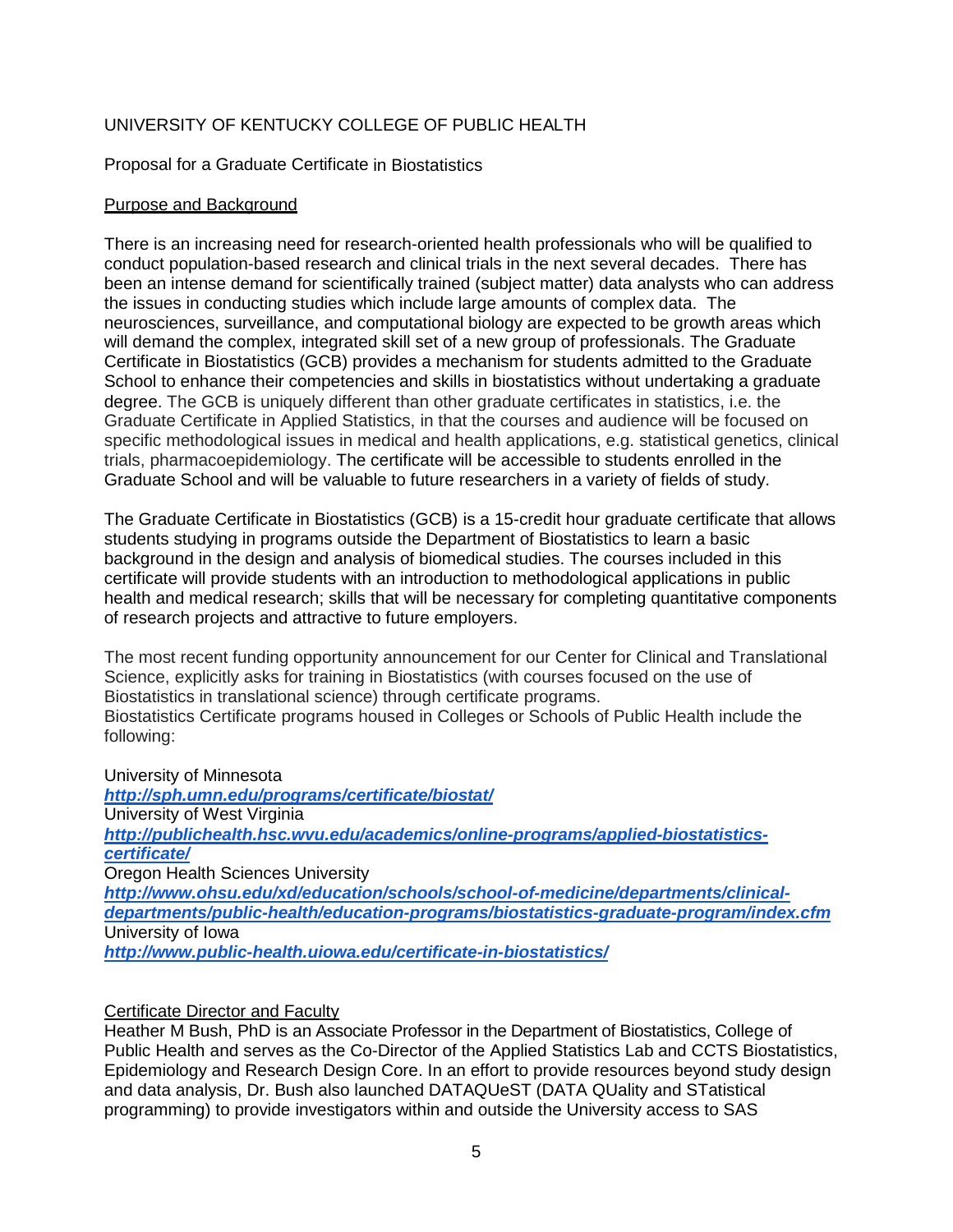programmers, analysts, and data managers. The faculty of record for this certificate are the graduate faculty in the Department of Biostatistics, College of Public Health. These faculty include:

Dr. Heather Bush, Associate Professor, Department of Biostatistics

- Dr. Richard Charnigo, Professor, Departments of Biostatistics and Statistics
- Dr. David Fardo, Associate Professor, Department of Biostatistics
- Dr. Richard Kryscio, Professor, Departments of Biostatistics (Chair) and Statistics
- Dr. Philip Westgate, Assistant Professor, Department of Biostatistics

Dr. Brent Shelton, Professor, Department of Biostatistics, Division Chair of Cancer Biostatistics

- Dr. Li Chen, Assistant Professor, Department of Biostatistics, Division of Cancer Biostatistics
- Dr. Chi Wang, Assistant Professor, Department of Biostatistics, Division of Cancer Biostatistics
- Dr. Emily Van Meter, Assistant Professor, Department of Biostatistics, Division of Cancer Biostatistics

#### Certificate Objectives

To prepare students to design and analyze biomedical studies.

To identify appropriate statistical tests for comparisons in one or multiple samples

To provide correct interpretations in testing and estimation paradigms

To understand the use of different regression methods for investigating the association of risk factors and outcomes while controlling for confounding.

#### **Curriculum**

The Graduate Certificate in Biostatistics consists of 15 credit hours. Six credit hours are required (CPH 580 and CPH 630), and students must select an additional 9 credit hours from a variety of electives. Students will be required to complete 15 hours of coursework with no course grade lower than B to complete the curriculum. The current curriculum is:

#### Required Courses\*

| <b>CPH 580</b> | <b>Biostatistics I</b>  | Descriptive statistics, hypothesis testing, paired and unpaired<br>tests, ANOVA, contingency tables, log rank test, and regression<br>with biostatistics applications. Prereq: MA 109 or equivalent.<br>[STA 570 may be substituted for this course with permission of<br>the certificate director]                                                                                  |
|----------------|-------------------------|--------------------------------------------------------------------------------------------------------------------------------------------------------------------------------------------------------------------------------------------------------------------------------------------------------------------------------------------------------------------------------------|
| <b>CPH 630</b> | <b>Biostatistics II</b> | Students will learn statistical methods used in public health<br>studies. This includes receiver operator curves, multiple<br>regression logistic regression, confounding and stratification, the<br>Mantel-Haenzel procedure, and the Cox proportional hazardous<br>model. Lecture, two hours; laboratory, two hours per week.<br>Prereq: STA 580 or equivalent. (Same as STA 681.) |

#### Elective Courses

|                |                    | Students will learn design and analysis issues associated with<br>well-known national health surveys, including reliability and |
|----------------|--------------------|---------------------------------------------------------------------------------------------------------------------------------|
|                |                    |                                                                                                                                 |
|                | Design and         | validity of measurements, instrument validation, sampling                                                                       |
| <b>CPH 631</b> | Analysis of Health | designs, weighing of responses, and multiple imputations.                                                                       |
|                | <b>Surveys</b>     | Students will learn how to use statistical software to analyze data                                                             |
|                |                    | from complex survey designs. Lecture, two hours; laboratory, two                                                                |
|                |                    | hours per week. Prereq: STA 580 or equivalent.                                                                                  |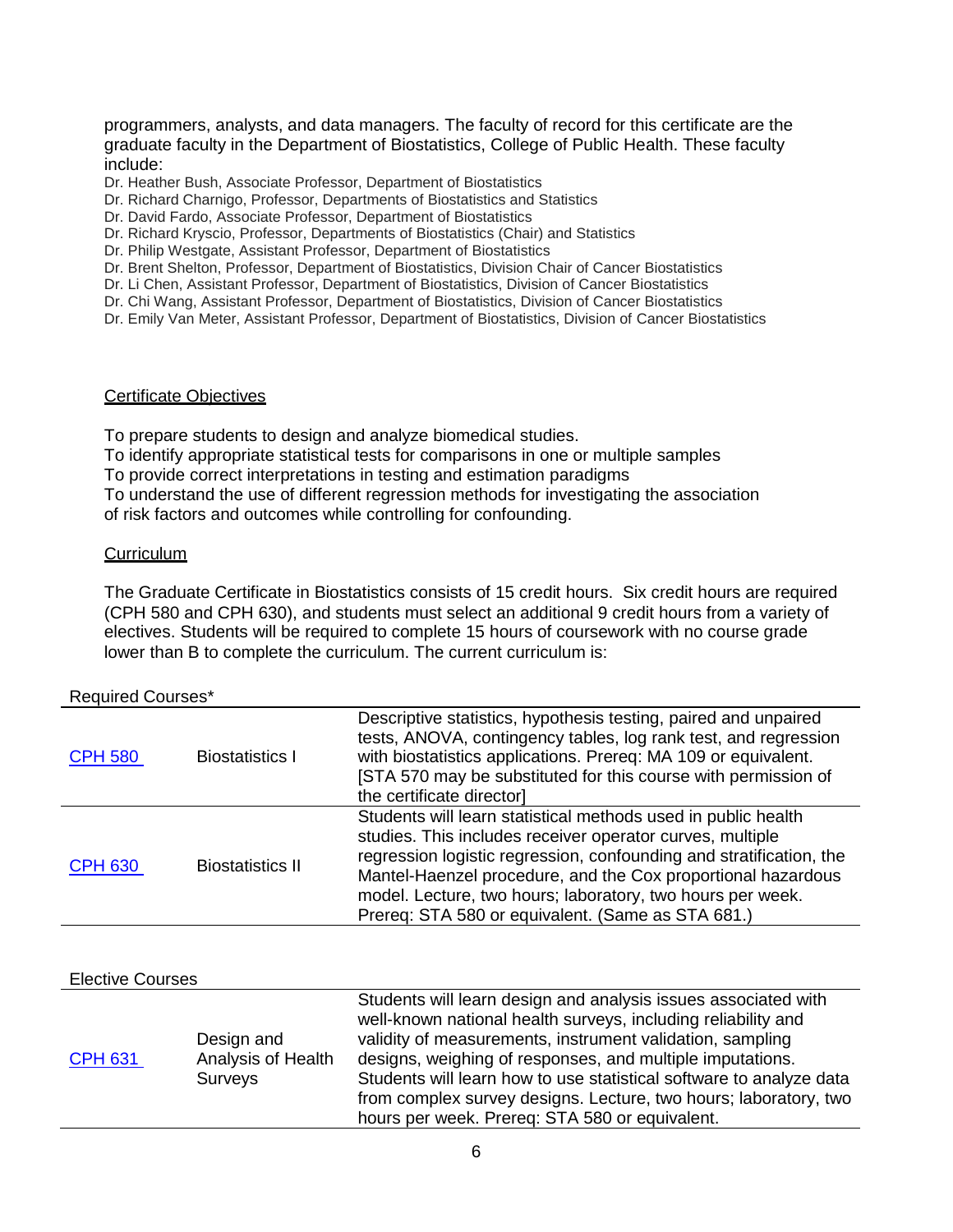| <b>CPH 636</b> | Data Mining in<br><b>Public Health</b>       | This course concerns statistical techniques for and practical<br>issues associated with the exploration of large public health data<br>sets, the development of models from such data sets, and the<br>effective communication of one's findings. Prereq: STA 570 or<br>580 and CPH 535, or consent of instructor. |
|----------------|----------------------------------------------|--------------------------------------------------------------------------------------------------------------------------------------------------------------------------------------------------------------------------------------------------------------------------------------------------------------------|
| <b>CPH 664</b> | Design and<br>Analysis of Clinical<br>Trials | This course will introduce the fundamental concepts used in the<br>design of Phase IIV clinical trials and statistical methodology<br>associated with trial data analysis. Prereq: STA 570 or<br>permission of instructor                                                                                          |

Elective Courses (cont'd)

| <b>BST 655</b> | Introduction to<br>Statistical<br>Genetics | BST 655 presents an introduction to the statistical methodologies<br>used today to investigate genetic susceptibility to complex<br>diseases. The course focuses on linkage and association<br>analysis with applications to real-world data. Commonly used<br>(and freely available) software will be presented and used<br>throughout. Because the field is constantly evolving, a focus of<br>the material for this course will be recent statistical human<br>genetics literature. Prereq: STA 580 or equivalent. (Same as<br>STA 655.)                                                                                                                               |
|----------------|--------------------------------------------|---------------------------------------------------------------------------------------------------------------------------------------------------------------------------------------------------------------------------------------------------------------------------------------------------------------------------------------------------------------------------------------------------------------------------------------------------------------------------------------------------------------------------------------------------------------------------------------------------------------------------------------------------------------------------|
| <b>BST 761</b> | Time to Event<br>Analysis                  | Analysis of time to event data encountered in Public Health and<br>Medicine. Survival distributions and hazard functions. Time to<br>event analysis using Kaplan-Meier method and life-table method.<br>Accelerated failure time model, logit model for discrete data,<br>complimentary log-log model, and proportional hazards model.<br>Tests for goodness-of-fit, graphical methods, and residual and<br>influence statistics. Time- dependent covariates, non-<br>proportional hazards, left truncation, and late entry into the risk<br>set. Sample size and power, competing risks, and time to event<br>analysis with missing data. Prereq: STA 580 or equivalent. |
| <b>CPH 713</b> | Pharmaco-<br>epidemiology                  | This course will provide an overview of the field of<br>pharmacoepidemiology and its relationship to health care<br>research. Various topics including methodology and analytical<br>issues relevant to the conduct of pharmacoepidemiologic<br>research will be covered. Time will also be spent reviewing<br>existing papers in the field of pharmacoepidemiology.                                                                                                                                                                                                                                                                                                      |

\*Please note that these courses are shared with the Department of Statistics. These courses are also required in the Certificate of Applied Statistics. Both of these courses are currently taught by faculty with primary appointments in Biostatistics. The Department of Statistics is considered primary for STA 580 (Biostatistics I) but it is also cross-listed as CPH 580; the Department of Biostatistics is considered primary for CPH 630 (Biostatistics II) but it is also crosslisted as STA 681.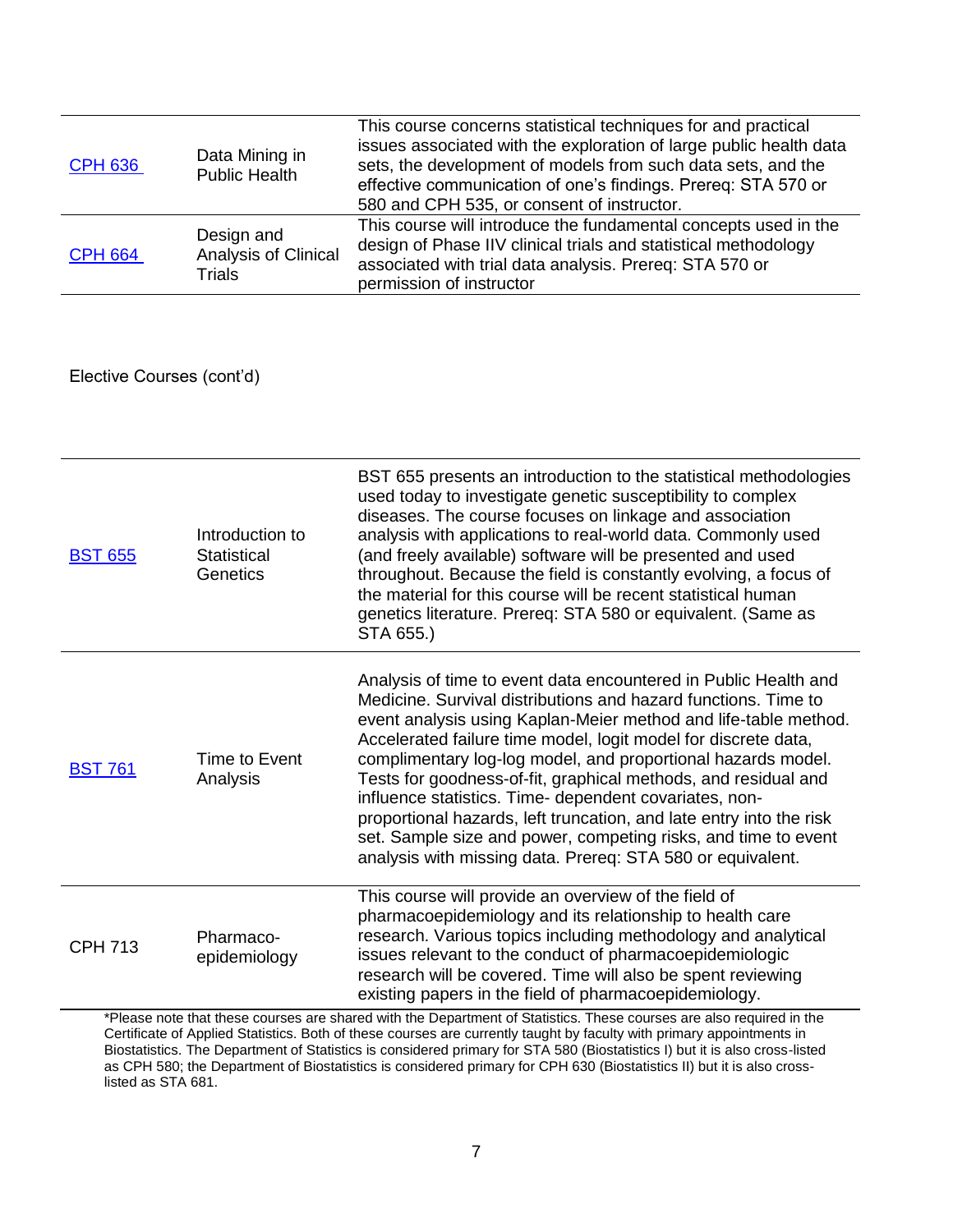Students enrolled in the MPH program as Biostatistics concentrators must get prior approval of coursework by the Certificate Director, as no more than 3 credit hours of certificate electives can be used towards the completion of the MPH degree.

Resources Available

No additional resources are needed.

### Admission Requirements and Application Procedures

To be considered for this certificate program candidates must be associated with the University of Kentucky in one of the following categories:

- Enrolled post baccalaureate or in a degree program and admitted to the graduate school.
- Enrolled in a professional degree program.
- A resident in the medical center.
- Admission to the curriculum will be subject to approval of the GCB committee and acceptance to the Graduate School.

Students enrolled in the Epidemiology and Biostatistics PhD program are not eligible for admission to the Graduate Certificate in Biostatistics.

Admission to the Graduate Certificate or award of the graduate certificate does not guarantee admission to any degree program at the University of Kentucky.

### Graduate Certificate Completion Requirements

The Graduate Certificate curriculum involves a total of 15 graduate credit hours including 6 credit hours of required courses. All course work for the Graduate Certificate must be completed within five years of admission. Graduate Certificate students must maintain a GPA of 3.0 or better to progress in the curriculum.

## Award of the Graduate Certificate

When a student enrolled in the UK Graduate School has successfully completed the last required course and has satisfied the GPA and grade requirements, the Director shall send a completed, signed Graduate Certificate Completion Form to the Dean of the Graduate School verifying that the student has fulfilled all requirements for the Certificate and requesting award thereof. The Graduate School shall then issue the student's certificate and officially notify the University Registrar of the awarding of the Certificate for posting to the student's permanent transcript.

## Program assessment

The Graduate Certificate in Biostatistics (GCB) will be assessed both quantitatively and qualitatively. First, with respect to quantitatively, we will yearly assess the number of new applications to the GCB. We conservatively hope to have at least **10** new enrollees each year, with the exception of the first year or two when the certificate is new. Furthermore, we will yearly assess the number of certificates awarded. Measures of success include a completion rate (within 3 years of initiating the certificate) of at least 85%. We will additionally measure time to completion of the certificate, courses most frequently enrolled in by certificate students, and courses requested to meet certificate requirements. These assessments will serve to improve course offerings and may facilitate the development of additional courses. Finally, the College of Public Health performs a self-study and assesses programs and courses for accreditation (CEPH). Assessment of curriculum for this certificate will coincide with those initiatives.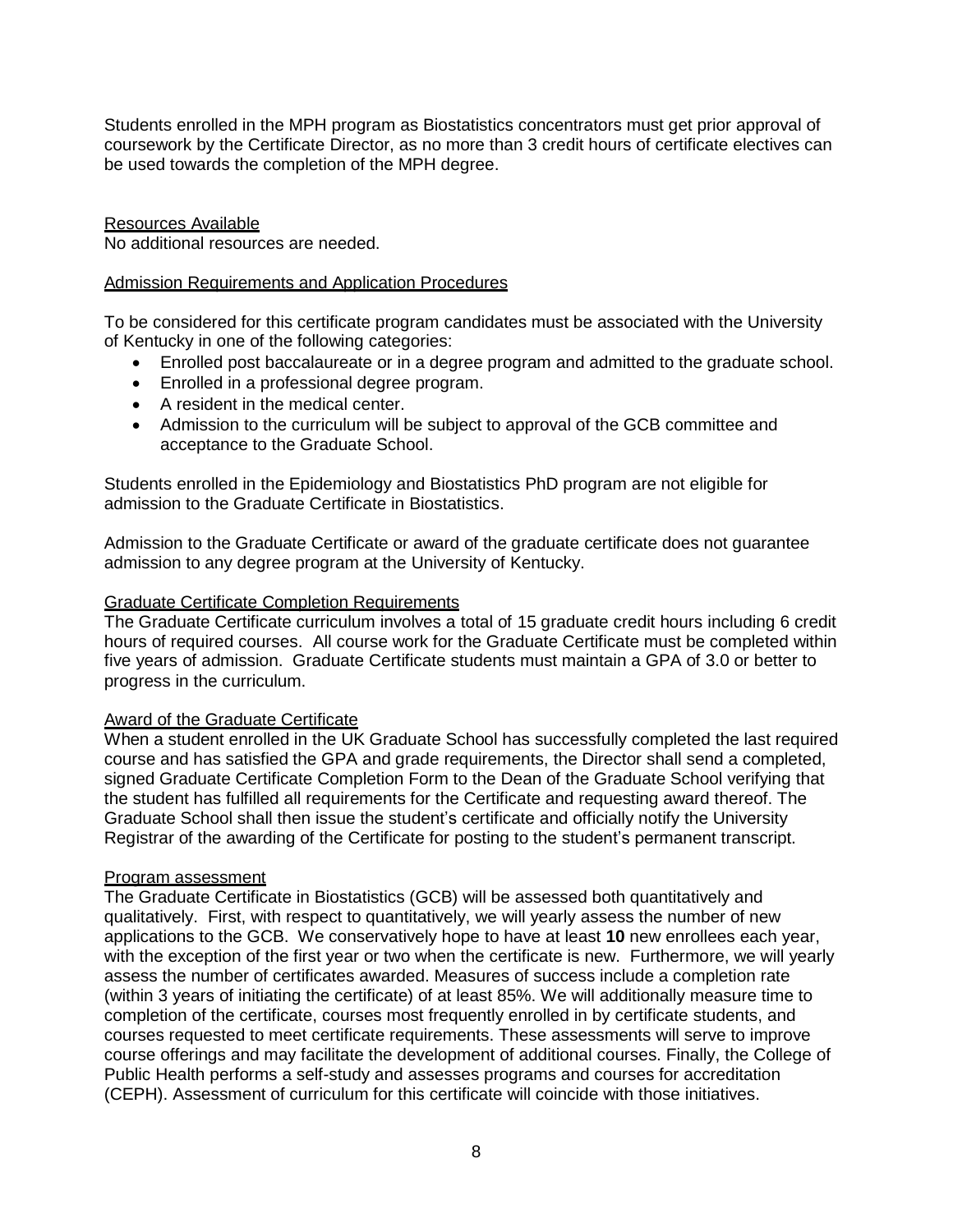If the GCB is consistently not meeting our enrollment goals, we will convene an external panel consisting of faculty in Health Sciences, Pharmacy, Medicine, Public Health, Center for Health Services Research, and Center for Clinical and Translational Science to help identify potential students and improvements to the offerings (e.g. course times, delivery modes) of the GCB. Furthermore, this will allow us to determine if there are any research programs at the University of Kentucky that under-utilize the GCB, thus requiring more targeted advertising of the GCB.

### Student Learning Outcomes and Assessment

The certificate objectives will serve as the learning outcomes as provided in the curricular map below, and assessment will be at the class-level using course-embedded assessments (e.g. exams, data analysis projects, written and oral reports, clinical protocols) with a requirement of having no course grade lower than B.

| <b>Courses</b>                                          | <b>Student Learning Outcomes</b>                                                                                                                                                                                                                                                                                                                                                                         |  |  |
|---------------------------------------------------------|----------------------------------------------------------------------------------------------------------------------------------------------------------------------------------------------------------------------------------------------------------------------------------------------------------------------------------------------------------------------------------------------------------|--|--|
|                                                         |                                                                                                                                                                                                                                                                                                                                                                                                          |  |  |
| <b>Required Courses</b>                                 |                                                                                                                                                                                                                                                                                                                                                                                                          |  |  |
| <b>CPH 580 Biostatistics I</b>                          | To prepare students to design and analyze biomedical studies.<br>To identify appropriate statistical tests for comparisons in one<br>or multiple samples.<br>To provide correct interpretations in testing and estimation<br>paradigms.                                                                                                                                                                  |  |  |
|                                                         |                                                                                                                                                                                                                                                                                                                                                                                                          |  |  |
| CPH 630 Biostatistics II                                | To prepare students to design and analyze biomedical studies.<br>To identify appropriate statistical tests for comparisons in one<br>or multiple samples.<br>To provide correct interpretations in testing and estimation<br>paradigms.<br>To understand the use of different regression methods for<br>investigating the association of risk factors and outcomes while<br>controlling for confounding. |  |  |
|                                                         |                                                                                                                                                                                                                                                                                                                                                                                                          |  |  |
| <b>Elective Courses</b>                                 |                                                                                                                                                                                                                                                                                                                                                                                                          |  |  |
|                                                         |                                                                                                                                                                                                                                                                                                                                                                                                          |  |  |
| CPH 631 Design and Analysis of<br><b>Health Surveys</b> | To prepare students to design and analyze biomedical studies.<br>To identify appropriate statistical tests for comparisons in one<br>or multiple samples.<br>To provide correct interpretations in testing and estimation<br>paradigms.<br>To understand the use of different regression methods for<br>investigating the association of risk factors and outcomes while<br>controlling for confounding. |  |  |
|                                                         | To prepare students to design and analyze biomedical studies.                                                                                                                                                                                                                                                                                                                                            |  |  |
| CPH 636 Data Mining in Public<br>Health                 | To identify appropriate statistical tests for comparisons in one<br>or multiple samples.<br>To provide correct interpretations in testing and estimation<br>paradigms.<br>To understand the use of different regression methods for<br>investigating the association of risk factors and outcomes while                                                                                                  |  |  |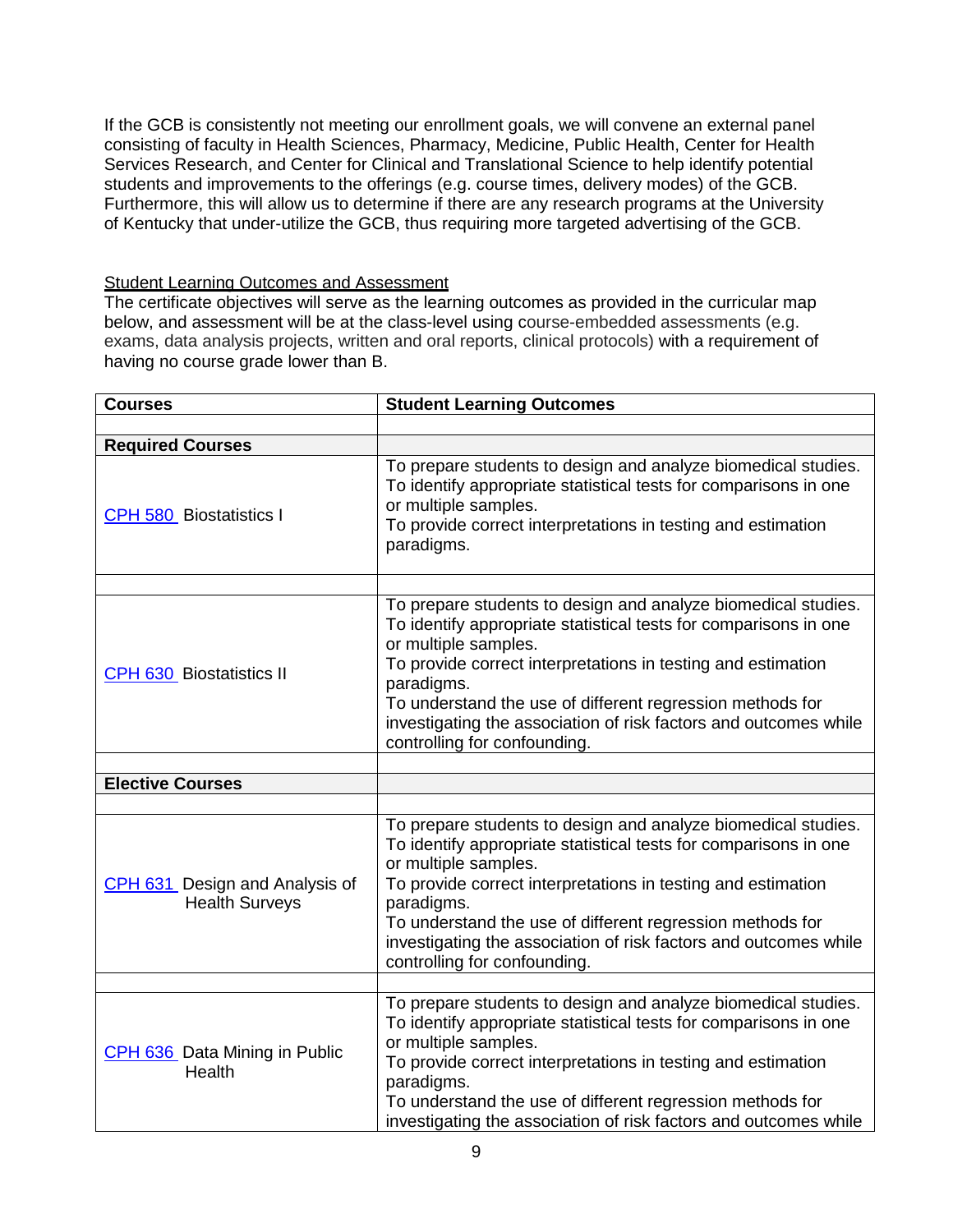| controlling for confounding.                             |                                                                                                                                                                                                                                                                                                                                                                                                          |  |
|----------------------------------------------------------|----------------------------------------------------------------------------------------------------------------------------------------------------------------------------------------------------------------------------------------------------------------------------------------------------------------------------------------------------------------------------------------------------------|--|
|                                                          |                                                                                                                                                                                                                                                                                                                                                                                                          |  |
| CPH 664 Design and Analysis of<br><b>Clinical Trials</b> | To prepare students to design and analyze biomedical studies.<br>To identify appropriate statistical tests for comparisons in one<br>or multiple samples.<br>To provide correct interpretations in testing and estimation<br>paradigms.                                                                                                                                                                  |  |
|                                                          |                                                                                                                                                                                                                                                                                                                                                                                                          |  |
| BST 655 Introduction to<br><b>Statistical Genetics</b>   | To prepare students to design and analyze biomedical studies.<br>To identify appropriate statistical tests for comparisons in one<br>or multiple samples.<br>To provide correct interpretations in testing and estimation<br>paradigms.<br>To understand the use of different regression methods for<br>investigating the association of risk factors and outcomes while<br>controlling for confounding. |  |
|                                                          |                                                                                                                                                                                                                                                                                                                                                                                                          |  |
| <b>BST 761</b> Time to Event Analysis                    | To prepare students to design and analyze biomedical studies.<br>To identify appropriate statistical tests for comparisons in one<br>or multiple samples.<br>To provide correct interpretations in testing and estimation<br>paradigms.<br>To understand the use of different regression methods for<br>investigating the association of risk factors and outcomes while<br>controlling for confounding. |  |
|                                                          |                                                                                                                                                                                                                                                                                                                                                                                                          |  |
| CPH 713 Pharmaco-epidemiology                            | To prepare students to design and analyze biomedical studies.<br>To identify appropriate statistical tests for comparisons in one<br>or multiple samples.<br>To provide correct interpretations in testing and estimation<br>paradigms.<br>To understand the use of different regression methods for<br>investigating the association of risk factors and outcomes while<br>controlling for confounding. |  |

## Benefits of the Graduate Certificate in Biostatistics

For Students

- Enhanced employment and research opportunities
- Provides the opportunity to obtain formal training in biostatistics without pursuing a terminal degree.

For The College

- Provides recognition for ongoing efforts of both faculty and students in the area of **Biostatistics**
- Provides greater interdisciplinary interactions from areas outside of Public Health

For the University of Kentucky and the Commonwealth of Kentucky

 Provides appropriate relevant educational experiences in Biostatistics to enhance the health and welfare of Kentuckians.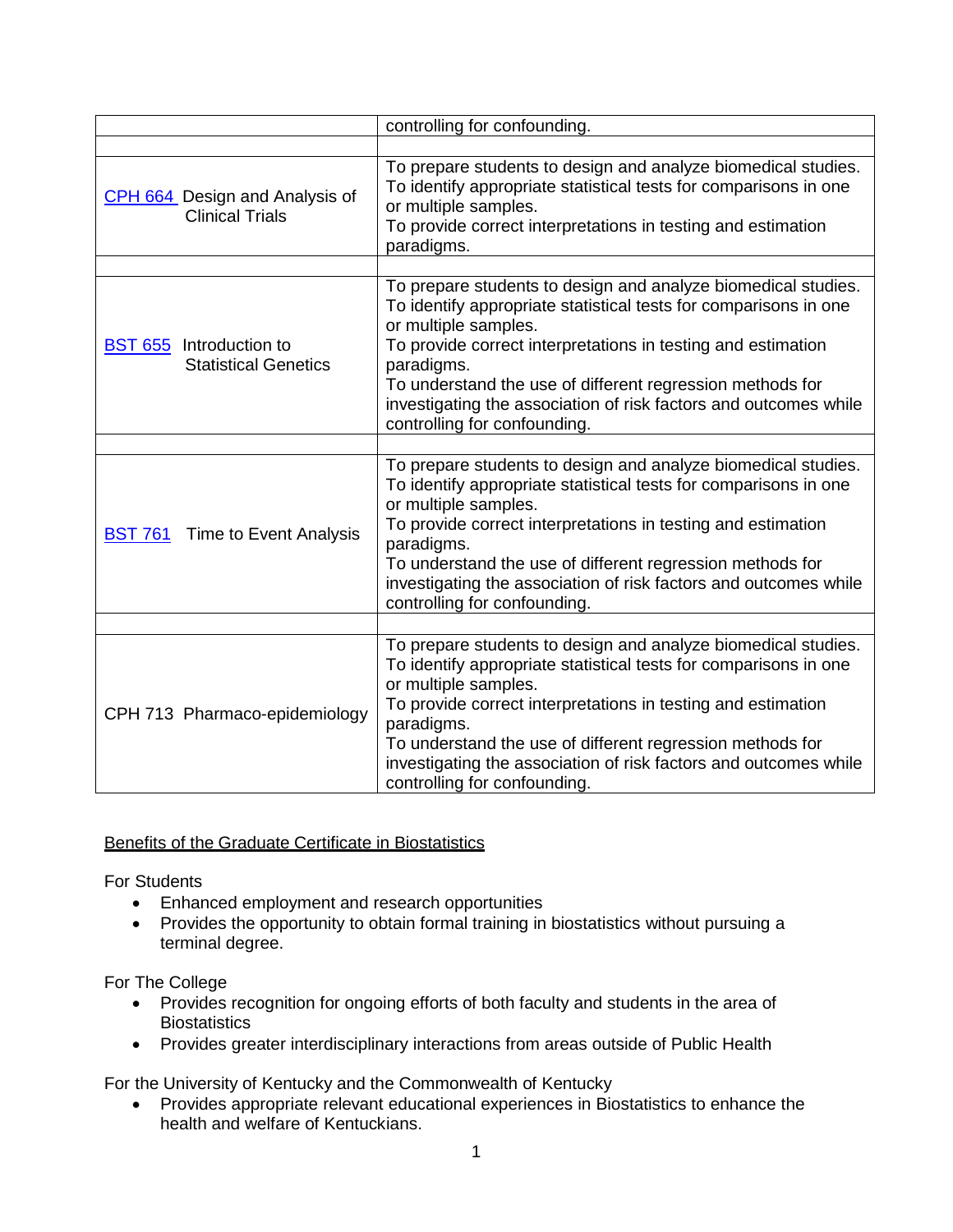- Provides enhanced career opportunities for graduates in Kentucky.
- Strengthens UK's reputation as an institution that values and actively fosters high quality, relevant education and training that serves the multi-factorial needs of the Commonwealth, the nation, and the world.
- Provides a pool of appropriately trained quantitative researchers some of whom may pursue terminal degrees in public health.
- Enhances the reputation of UK throughout the state, nation, and world as graduates improve their ability to evaluate and analyze within a quantitative framework.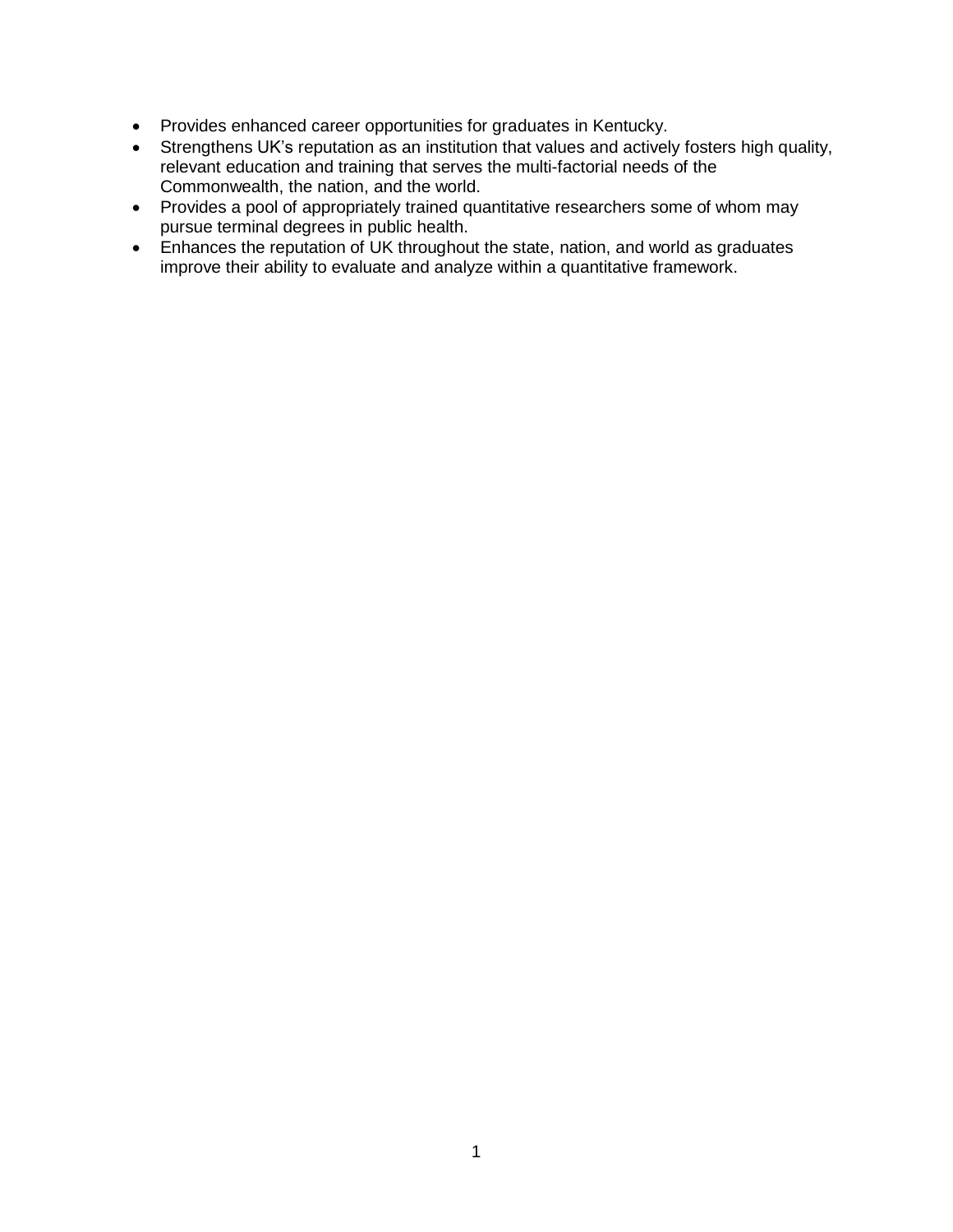

Department of Statistics 311 Multidisciplinary Science Building 725 Rose Street Lexington, KY 40536-0082 859 257-6115 *fax* 859 323-1973 www.statistics.uky.edu

April 24, 2015

Heather Bush Associate Professor Dept. of Biostatistics CAMPUS

Dear Dr. Bush,

I am pleased to write this letter of support for your graduate certificate in Biostatistics. My only suggestion is that you formally allow STA 570 or STA 580 to count for CPH 580. This will allow student to choose between the graduate certificate in Applied Statistics and the Biostatistics certificate after taking the first course.

Sincerely,

 $\epsilon$ 

Dr. Arnold J. Stromberg Professor and Chair Department of Statistics University of Kentucky

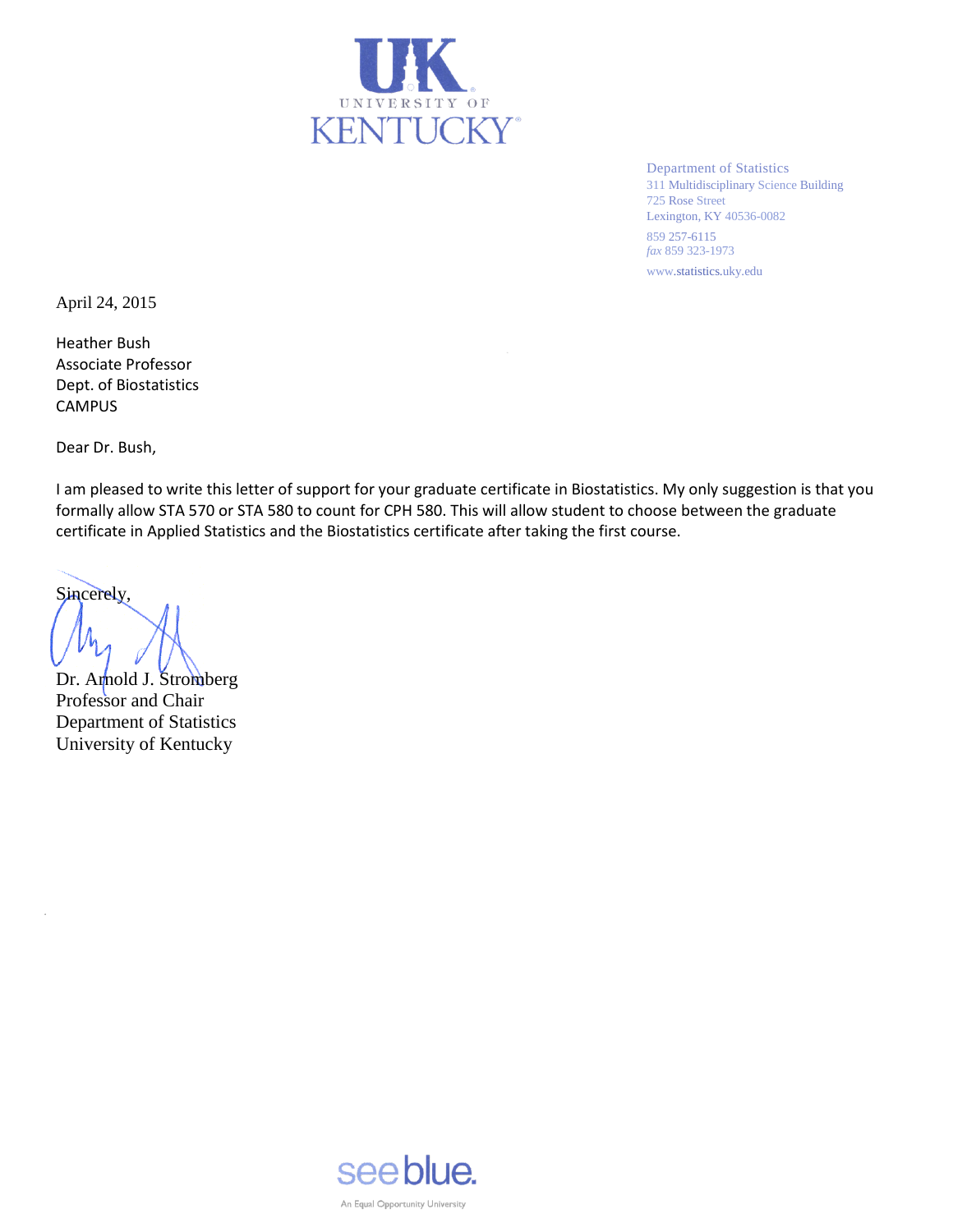# **SIGNTURE ROUTING LOG**

#### **General Information:**

Proposal Name: Graduate Certificate in Biostatistics

Proposal Contact Person Name: Andrea Perkins Phone: 218-2021 Email: andrea.perkins@uky.edu

#### **INSTRUCTIONS:**

Identify the groups or individuals reviewing the proposal; note the date of approval; offer a contact person for each entry; and obtain signature of person authorized to report approval.

## **Internal College Approvals and Course Cross-listing Approvals:**

| <b>Reviewing Group</b>      | Date Approved | <b>Contact Person (name/phone/email)</b>                   | Signature |
|-----------------------------|---------------|------------------------------------------------------------|-----------|
| Academic Affairs Committee  | 10/9/2014     | John Watkins/218-0240/john.watkins@uky.edu                 |           |
| <b>Faculty Council</b>      | 10/27/2014    | Steve Fleming/218-2229/steven.fleming@uky.edu              |           |
| Academic Dean-Public Health | 11/3/2014     | Kathryn Cardarelli/218-<br>0241/Kathryn.cardarelli@uky.edu | 第一次 经货币   |

#### **External-to-College Approvals:**

| Council                             | Date<br>Approved | <b>Signature</b>                  | Approval of<br>Revision <sup>6</sup> |
|-------------------------------------|------------------|-----------------------------------|--------------------------------------|
| Undergraduate Council               |                  |                                   |                                      |
| <b>Graduate Council</b>             |                  | Roshan Nikou                      |                                      |
| <b>Health Care Colleges Council</b> |                  |                                   |                                      |
| Senate Council Approval             |                  | <b>University Senate Approval</b> |                                      |

#### Comments:

 $6$  Councils use this space to indicate approval of revisions made subsequent to that council's approval, if deemed necessary by the revising council.